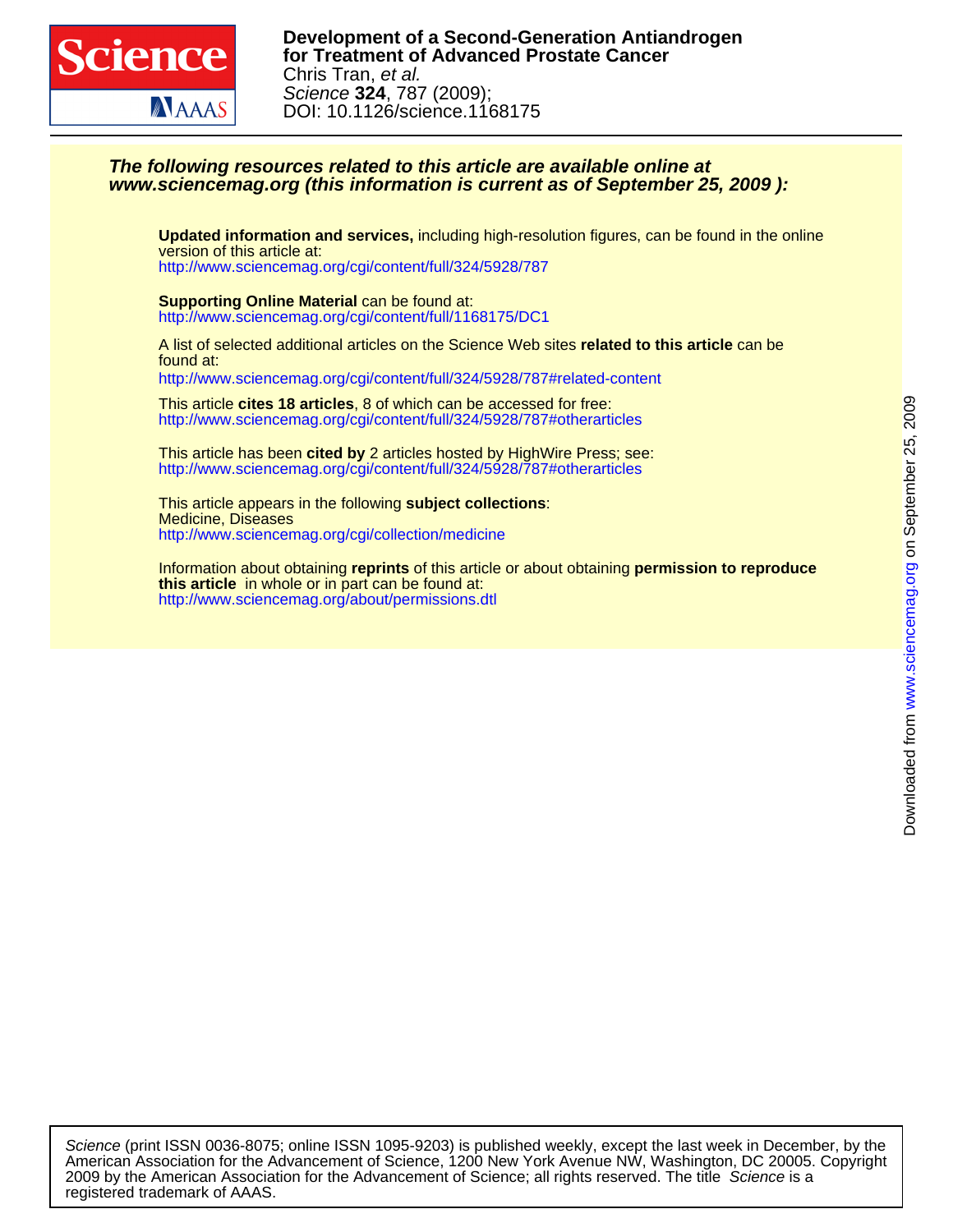- 1. J. L. Dangl, J. D. G. Jones, Nature 411, 826 (2001).
- 2. W. Strober, P. J. Murray, A. Kitani, T. Watanabe, Nat. Rev. Immunol. 6, 9 (2006).
- 3. L. M. Schechter et al., Mol. Plant-Microbe Interact. 19, 1180 (2006).
- 4. T. R. Rosebrock et al., Nature 448, 370 (2007).
- 5. V. Gohre et al., Curr. Biol. 18, 1824 (2008).
- 6. S. Gimenez-Ibanez et al., Curr. Biol. 19, 423 (2009).
- 7. R. B. Abramovitch, Y.-J. Kim, S. Chen, M. B. Dickman,
- G. B. Martin, EMBO J. 22, 60 (2003). 8. R. B. Abramovitch, G. B. Martin, FEMS Microbiol. Lett. 245, 1 (2005).
- 9. T. S. Mucyn et al., Plant Cell 18, 2792 (2006).
- 10. R. Janjusevic, R. B. Abramovitch, G. B. Martin, C. E. Stebbins, Science 311, 222 (2006); 21 December 2005 (10.1126/ science.1120131).
- 11. Materials and methods are available as supporting material on Science Online.
- 12. J. Zhou, Y.-T. Loh, R. A. Bressan, G. B. Martin, Cell 83, 925 (1995).
- 13. A.-J. Wu, V. M. E. Andriotis, M. C. Durrant, J. P. Rathjen, Plant Cell 16, 2809 (2004).
- 14. N. C. Lin, R. B. Abramovitch, Y. J. Kim, G. B. Martin, Appl. Environ. Microbiol. 72, 702 (2006).
- 15. R. Kulikov, K. A. Boehme, C. Blattner, Mol. Cell. Biol. 25, 7170 (2005).
- 16. C. Yang et al., Mol. Cell 21, 135 (2006).
- 17. M. Gao et al., Science 306, 271 (2004); published online 9 September 2004 (10.1126/science.1099414).
- 18. K. Tatematsu, N. Yoshimoto, T. Okajima, K. Tanizawa, S. Kuroda, J. Biol. Chem. 283, 11575 (2008). 19. R. B. Abramovitch, R. Janjusevic, C. E. Stebbins,
- G. B. Martin, Proc. Natl. Acad. Sci. U.S.A. 103, 2851 (2006).
- 20. J. M. Salmeron, S. J. Barker, F. M. Carland, A. Y. Mehta, B. J. Staskawicz, Plant Cell 6, 511 (1994).
- 21. N. C. Lin, G. B. Martin, Mol. Plant-Microbe Interact. 18, 43 (2005).
- 22. Single-letter abbreviations for the amino acid residues are as follows: A, Ala; C, Cys; D, Asp; E, Glu; F, Phe; G, Gly; H, His; I, Ile; K, Lys; L, Leu; M, Met; N, Asn; P, Pro; Q, Gln; R, Arg; S, Ser; T, Thr; V, Val; W, Trp; and Y, Tyr.
- 23. M. Huse, J. Kuriyan, Cell 109, 275 (2002). 24. A. Balmuth, I. P. Rathien, Plant I. 51, 978 (2007).
- 
- 25. W. Xing et al., Nature 449, 243 (2007).
- 26. V. M. Andriotis, J. P. Rathjen, J. Biol. Chem. 281, 26578 (2006).
- 27. We thank L. Serazetdinova for help with mass spectroscopy and G. Martin (Cornell University) for bacterial strains and RG-pto11 mutant seeds. Part of this work was funded by a Biotechnology and Biological Science Research Council grant BB/D00456X/1 to J.P.R. We gratefully acknowledge the support of the Gatsby Charitable foundation.

#### Supporting Online Material

www.sciencemag.org/cgi/content/full/324/5928/784/DC1 Materials and Methods Figs. S1 to S12 References

5 December 2008; accepted 24 February 2009 10.1126/science.1169430

# Development of a Second-Generation Antiandrogen for Treatment of Advanced Prostate Cancer

Chris Tran, $^{1*}$  Samedy Ouk, $^{5*}$  Nicola J. Clegg, $^1$  Yu Chen, $^{1,3}$  Philip A. Watson, $^1$  Vivek Arora, $^1$ John Wongvipat, $^1$  Peter M. Smith-Jones, $^2$  Dongwon Yoo, $^5$  Andrew Kwon, $^1$  Teresa Wasielewska, $^1$ Derek Welsbie, $^6$  Charlie Degui Chen, $^6$ † Celestia S. Higano, $^7$  Tomasz M. Beer, $^8$  David T. Hung, $^9$ Howard I. Scher,<sup>3</sup> Michael E. Jung,<sup>5</sup>‡ Charles L. Sawyers<sup>1,4</sup>‡

Metastatic prostate cancer is treated with drugs that antagonize androgen action, but most patients progress to a more aggressive form of the disease called castration-resistant prostate cancer, driven by elevated expression of the androgen receptor. Here we characterize the diarylthiohydantoins RD162 and MDV3100, two compounds optimized from a screen for nonsteroidal antiandrogens that retain activity in the setting of increased androgen receptor expression. Both compounds bind to the androgen receptor with greater relative affinity than the clinically used antiandrogen bicalutamide, reduce the efficiency of its nuclear translocation, and impair both DNA binding to androgen response elements and recruitment of coactivators. RD162 and MDV3100 are orally available and induce tumor regression in mouse models of castration-resistant human prostate cancer. Of the first 30 patients treated with MDV3100 in a Phase I/II clinical trial, 13 of 30 (43%) showed sustained declines (by >50%) in serum concentrations of prostate-specific antigen, a biomarker of prostate cancer. These compounds thus appear to be promising candidates for treatment of advanced prostate cancer.

Treatment of advanced prostate cancer is<br>limited by the development of resistance to<br>antiandrogen therapy. Castration-resistant<br>prostate cancer (CRPC) is commonly associated limited by the development of resistance to antiandrogen therapy. Castration-resistant prostate cancer (CRPC) is commonly associated with increased androgen receptor  $(AR)$  gene expression, which can occur through AR gene amplification or other mechanisms  $(1, 2)$ . Elevated AR expression is necessary and sufficient to confer resistance to antiandrogen therapy in mouse xenograft models (3). In addition, firstgeneration AR antagonists such as bicalutamide (also called Casodex) or flutamide demonstrate agonist properties in cells engineered to express higher AR amounts. The partial agonism of these compounds is a potential liability, best illustrated clinically by the antiandrogen withdrawal response in which serum concentrations of prostatespecific antigen (PSA) decline in patients after

discontinuation of either of these AR antagonists (4). Collectively, these findings implicate increased AR expression as a molecular cause of drug resistance and suggest that secondgeneration antiandrogens might be identified by their ability to retain antagonism in cells expressing excess AR.

Our earlier mutagenesis studies revealed that increased AR expression conferred resistance to antiandrogens in model systems only when the receptor contains a functional ligand binding domain (LBD) (3). Second-generation antiandrogens could, in theory, be optimized to exploit this well-characterized LBD. Co-crystal structures of wild-type AR bound to antagonists have not been solved, but a co-crystal of bicalutamide with mutant AR (in an agonist conformation), together with structural knowledge of estrogen receptor– $\alpha$  (ER- $\alpha$ ) antagonists (5), suggests a steric clash mechanism in which the bulky phenyl ring on bicalutamide leads to a partial unfolding of AR (6). However, bicalutamide has relatively low affinity for AR [at least 30-fold reduced relative to the natural ligand dihydrotestosterone (DHT)] (7), suggesting that antagonism could be optimized by improved binding characteristics.

To search for improved antiandrogens, we selected the nonsteroidal agonist RU59063 as a starting chemical scaffold on the basis of its relatively high affinity for AR (only threefold reduced compared to testosterone) and selectivity for AR over other nuclear hormone receptors (8, 9). Through an iterative process to be described in detail separately (see also U.S. Patent Application 20070004753), we evaluated nearly 200 thiohydantoin derivatives of RU59063 for AR agonism and antagonism in human prostate cancer cells engineered to express increased amounts of AR. On the basis of these structure-activity relationships and further chemical modifications to improve serum

<sup>1</sup>Human Oncology and Pathogenesis Program, Memorial Sloan-Kettering Cancer Center, New York, NY 10065, USA. 2 Department of Radiology, Memorial Sloan-Kettering Cancer Center, New York, NY 10065, USA. <sup>3</sup>Genitourinary Oncology Service, Division of Solid Tumor Oncology and Sidney Kimmel Center for Prostate and Urologic Cancers, Memorial Sloan-Kettering Cancer Center, New York, NY 10065, USA. <sup>4</sup>Howard Hughes Medical Institute, Memorial Sloan-Kettering Cancer Center, New York, NY 10065, USA. <sup>5</sup>Department of Chemistry and Biochemistry, University of California Los Angeles, Los Angeles, CA 90095, USA. <sup>6</sup>Molecular Biology Institute, University of California Los Angeles, Los Angeles, CA 90095, USA. 7 Division of Oncology, Departments of Medicine and Urology, University of Washington, Fred Hutchinson Cancer Center, Seattle, WA 98109, USA. <sup>8</sup>OHSU Knight Cancer Institute, Oregon Health and Science University, Portland, OR 97239, USA. <sup>9</sup> Medivation, Inc., 201 Spear Street, San Francisco, CA 94105, USA.

\*These authors contributed equally to this work.

†Present address: State Key Laboratory of Molecular Biology, Institute of Biochemistry and Cell Biology, Shanghai Institutes for Biological Sciences, Chinese Academy of Sciences, Shanghai 200031, China.

‡To whom correspondence should be addressed. E-mail: sawyersc@mskcc.org; jung@chem.ucla.edu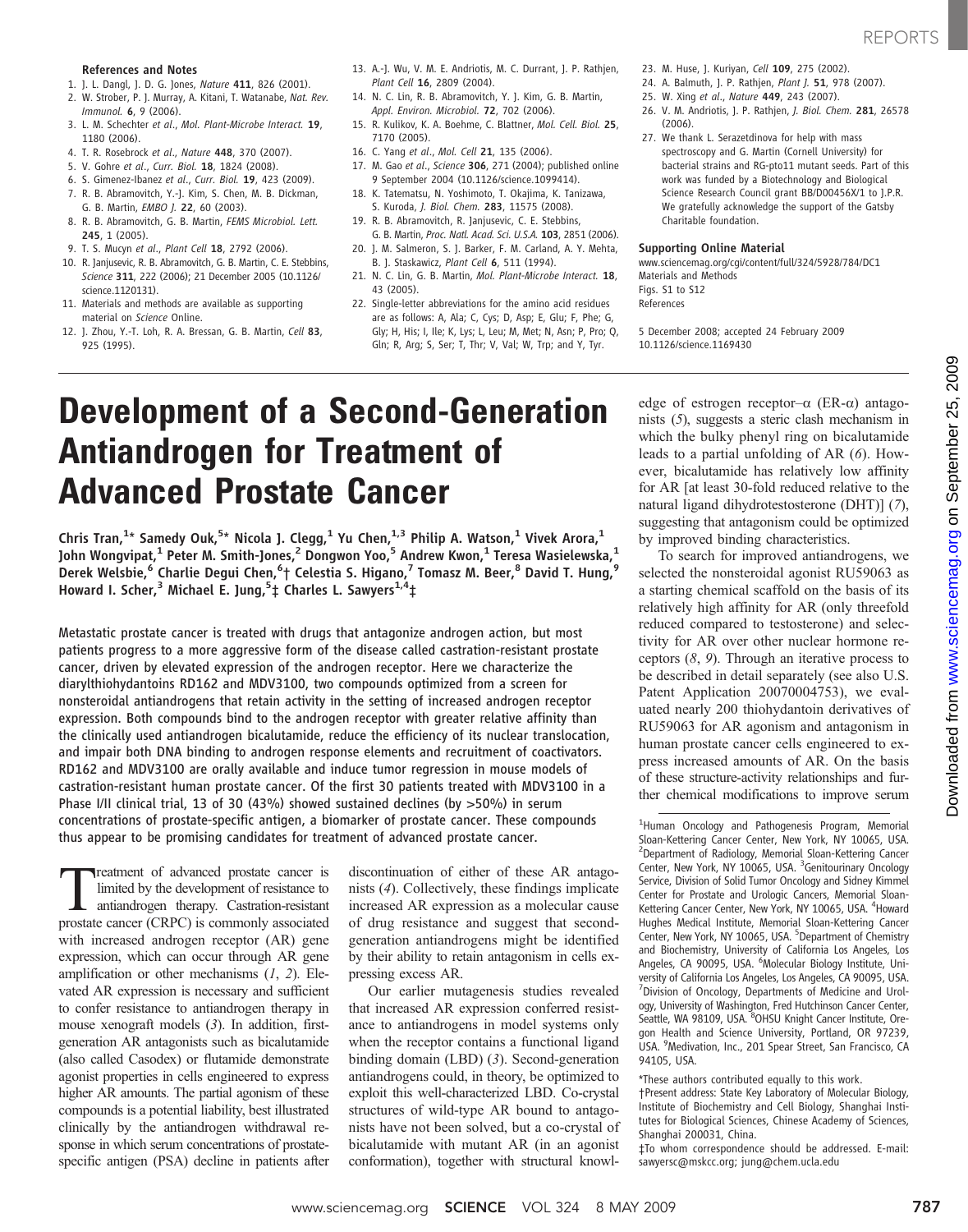# REPORTS

half-life and oral bioavailability, the diarylthiohydantoins RD162 and MDV3100 were selected as the lead compounds for further biological studies (Fig. 1A). In a competition assay with  $16\beta$ - $\lceil$ <sup>18</sup>F]fluoro-5 $\alpha$ -DHT (18-FDHT) to measure relative AR binding affinity (10), both RD162 and MDV3100 bound AR in castrationresistant LNCaP/AR human prostate cancer cells (engineered to express higher amounts of wildtype AR to mimic the clinical scenario) with fiveto eightfold greater affinity than bicalutamide and only two- to threefold reduced affinity relative to the derivative of the native ligand FDHT (Fig. 1B). RD162 binding to AR was specific, as there was little to no binding to the progesterone, estrogen, or glucocorticoid receptors in an in vitro fluorescence polarization assay (table S1). We next compared the effects of RD162 and MDV3100 versus bicalutamide on androgendependent gene expression in LNCaP/AR cells. Expression of the AR target genes PSA and transmembrane serine protease 2 (TMPRSS2) was induced by bicalutamide but not by RD162 or MDV3100 (Fig. 1C), indicating that RD162 and MDV3100 do not have agonist activity in a castration-resistant setting. Both RD162 and MDV3100 antagonized induction of PSA and TMPRSS2 by the synthetic androgen R1881 in parental LNCaP cells (fig. S1). In the human

Fig. 1. Effect of RD162 and MDV3100 in human prostate cancer cells in vitro. (A) Chemical structures of the parent arylthiohydantoin scaffold compound RU59063 and the AR antagonists RD162 and MDV3100. (**B**) Representative competition binding curve showing<br>inhibition of <sup>18</sup>F-FDHT equilibrium binding to AR by FDHT, RD162, MDV3100, and bicalutamide (Bic) in LNCaP/AR cells. The median inhibitory concentration (IC<sub>50</sub>) values from this experiment were 5.1 nM (FDHT), 36 nM (MDV3100), 50 nM (RD162), and 159 nM (Bic) (error bars represent the SD of triplicate measurements). The inset shows the mean  $IC_{50}$  values ( $\pm$  SEM) from five replicate experiments. (C) Quantitative reverse transcription–polymerase chain reaction (qRT-PCR) analysis of the AR-dependent genes PSA and TMPRSS2 in LNCaP/AR cells cultured in androgen-depleted media with 5% charcoal-stripped serum (CSS). Cells were treated for 8 hours with or without 1 nM of the synthetic androgen R1881 combined with dimethyl sulfoxide (DMSO) (Veh), bicalutamide (Bic, 1 and 10  $\mu$ M), RD162 (1 and 10  $\mu$ M), and MDV3100 (1 and 10  $\mu$ M) (normalized to actin mRNA, mean  $\pm$  SD,  $n = 3$ ). (D) Effect of bicalutamide, RD162, or MDV3100 on cell proliferation. VCaP cells were treated with the indicated antiandrogen and concentration (dashed line:  $1 \mu$ M; solid line:  $10 \mu$ M) in media containing fetal bovine serum (FBS). Vehicle-treated cells were in media containing either FBS or CSS. The viable cell fraction was determined by CellTiter-GLO ( $n = 3$ , error is SEM). (E) Effect of bicalutamide, RD162, or MDV3100 on cleavage of poly(ADP-ribose) polymerase (PARP). VCaP cells were treated for 1 or 3 days with 10  $\mu$ M antiandrogen in media containing FBS. Vehicle-treated cells were in media containing either FBS or CSS. Cells treated with  $10 \mu$ M etoposide for 1 day served as a positive control for apoptosis. Whole-cell lysates were analyzed by Western blot.

prostate cancer cell line VCaP, which has endogenous AR gene amplification (11), RD162 and MDV3100 suppressed growth and induced apoptosis, whereas bicalutamide did not (Fig. 1, D and E). This growth suppression was reversed by cotreatment with the synthetic androgen R1881, which competes for AR binding (fig. S2A) and was not observed in the ARnegative DU145 human prostate cancer cells (fig. S2B). In addition, RD162 and MDV3100 inhibited the transcriptional activity of a mutant AR protein (W741C, mutation of  $Trp^{741}$  to Cys) isolated from a patient with acquired resistance to bicalutamide (fig. S3). The W741C substitution in the AR LBD causes bicalutamide to act as a pure agonist (12).

To evaluate the activity of RD162 in vivo, we first determined its pharmacokinetic properties in mice. RD162 was ~50% bioavailable after oral delivery with a serum half-life of about 30 hours (Fig. 2A and table S2A). Trough concentrations observed 24 hours after a single 20 mg/kg oral dose  $(\sim 23 \mu M)$  exceeded concentrations expected to block AR activity based on the in vitro studies  $(\sim]$  to 10  $\mu$ M). We evaluated the pharmacodynamic effects of RD162 on AR function in vivo by measuring luciferase activity of human LNCaP/AR xenografts grown in castrated male mice. These tumors coexpressed exogenous AR

and the AR-dependent reporter construct ARR2- Pb-Luc (13). Luciferase activity was consistently reduced relative to vehicle control in mice treated for 5 days with 10 mg/kg RD162 daily by oral gavage (Fig. 2B), whereas lower doses of 0.1 and 1.0 mg/kg daily had minimal effect (fig. S4A). Commensurate with reduced AR transcriptional function, cellular proliferation of LNCaP/AR xenografts as measured by KI-67 staining was substantially reduced after 5 days of RD162 treatment (fig. S4B).

To assess the therapeutic activity of RD162 in CRPC, we measured the effect of daily 10 mg/kg oral RD162 treatment on established LNCaP/AR tumors growing in castrate male mice. After 28 days of treatment, 11 of 12 tumors in vehicletreated mice increased in size by  $\sim$ 2- to 20-fold (Fig. 2C, yellow bars). Bicalutamide retains some activity in this model as one tumor regressed by 50% and four tumors did not change substantially in size (stable disease), but the remaining seven tumors progressed on treatment with an increase in tumor volume up to fivefold (Fig. 2C, red bars). Plasma concentrations of bicalutamide in all mice exceeded  $25 \mu M$  (Fig. 2C, see  $y$  axis on right), which is well above concentrations typically achieved in patients (14). In contrast, all 12 tumors in the RD162-treated mice regressed: 9 tumors by more than 50% and three tumors that were no longer palpable

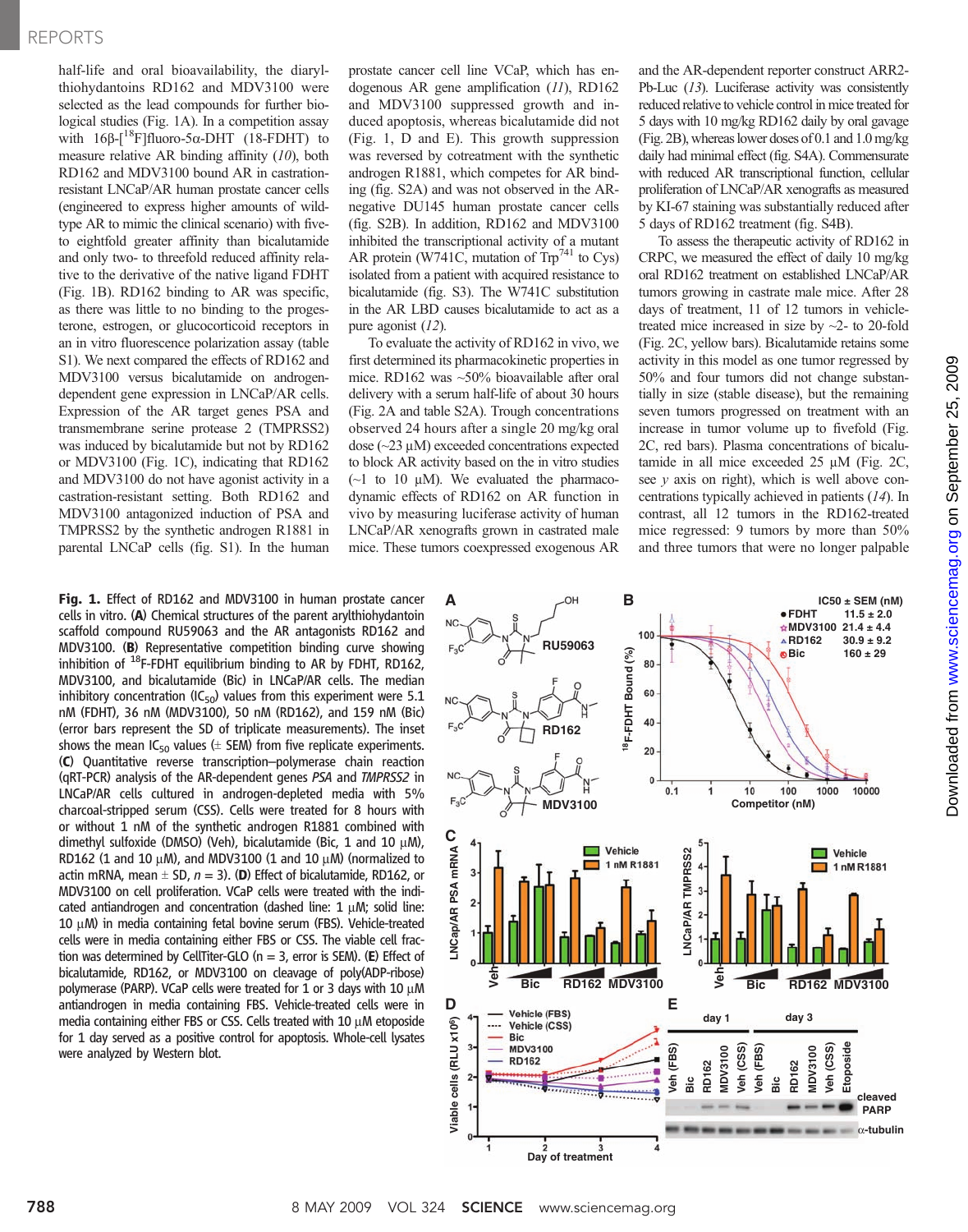(Fig. 2C, cyan bars). Median time to tumor progression in the RD162-treated group was 186 days versus 35 days in bicalutamide-treated mice (Fig. 2D). The superiority of RD162 over bicalutamide in this model is unlikely explained by pharmacokinetic properties because plasma concentrations of RD162 were somewhat lower (mean  $24 \mu M$ ) than those of bicalutamide (mean 40  $\mu$ M) (Fig. 2C, see y axis on right). Furthermore, in vitro protein-binding studies revealed a modest increase in protein-bound RD162 and MDV3100 relative to bicalutamide (table S2B). Tumor responses were also observed with MDV3100 (fig. S5) and in castration-resistant LNCaP/HR xenografts derived by serial passage in castrate male mice (rather than by forced AR overexpression) as well as in a distinct castration-resistant xenograft model LAPC4/AR (fig. S6).

Two lines of evidence suggest that the activity of RD162 in these mice is mediated through AR inhibition rather than through off-target effects. First, antitumor activity in the LNCaP/AR model is dose-dependent, with some slowing of tumor growth at 0.1 mg/kg RD162 and a few tumor regressions at 1 mg/kg (fig. S7), correlating closely with the effect of these same doses on AR transcriptional activity in the luciferase imaging experiment (fig. S4A). Second, neither bicalutamide nor RD162 impaired the growth of AR-negative DU145 prostate cancer xenografts (fig. S8).

In considering mechanisms for the superiority of RD162 and MDV3100 over bicalutamide in these models, we examined potential effects on AR protein expression in vitro and found no

Fig. 2. Activity of RD162 in mice. (A) Pharmacokinetic analysis of RD162 in male mice  $(n = 3$  per time point) dosed by oral gavage as a slurry of 20 mg/kg in 0.5% hydroxy-methyl-propyl-cellulose. (B) Pharmacodynamics of AR antagonism in castrate male mice after 5 days of treatment with daily oral RD162 (10 mg/kg) or vehicle control  $(n = 3$  mice per treatment group). Antagonism was measured by luciferase imaging of LNCaP/AR xenograft tumors expressing a luciferase reporter construct driven by the promoter of the probasin gene, which is androgen regulated. Light emission at day 5 (2 hours after final dose) was quantified from a region of interest drawn over the tumors and normalized for each animal to light emission at day 0. Luciferase activity was quantified at day 5 (normalized for each animal to day 0 luciferase activity) and expressed as fold-change, as indicated for the individual mouse. Means  $\pm$  SD: 2.5  $\pm$  1.9 (vehicle), 0.4  $\pm$ 0.2 (RD162). (C) Effects of RD162 and bicalutamide in a xenograft model of CRPC. Castrate male mice bearing LNCaP/AR tumors  $> 100$  mm<sup>3</sup> in size were treated by oral daily gavage with vehicle, bicalutamide (10 mg/kg), or RD162 (10 mg/kg). The percent change in volume for each tumor (12 tumors per treatment group) after 28 days is shown as a waterfall plot (y axis, left). Plasma concentrations of bicalutamide and RD162 for each mouse were measured 20 hours after the final dose on day 28 (filled circles above the waterfall plot; y axis, right). (D) Time to progression in mice continually treated as in

obvious changes (fig. S9). Bicalutamide impairs AR transcriptional activity by promoting the assembly of transcription complexes that incorporate co-repressors such as NCoR and SMRT rather than coactivators such as SRC1 at the promoters of AR target genes (15, 16). The partial agonism of bicalutamide revealed in the setting of increased AR expression is associated with AR recruitment to enhancer regions and aberrant recruitment of coactivators to these transcription complexes, leading to target gene activation rather than repression (3). Because RD162 and MDV3100 do not display agonism in AR-overexpressing cells (Fig. 1C), we explored whether they exert different effects on AR transcription complex assembly. In chromatin immunoprecipitation experiments, both R1881 and bicalutamide promoted AR recruitment to the PSA enhancer and TMPRSS2 enhancer in LNCaP/AR cells, whereas only R1881 promoted recruitment in parental LNCaP cells. Neither RD162 nor MDV3100 recruited AR to enhancer regions in either cell line (Fig. 3A and fig. S10). To test whether altered AR localization in RD162- or MDV3100-treated cells might explain this result, we visualized transfected AR-EYFP (enhanced yellow fluorescent protein) by confocal microscopy in live LNCaP cells. AR-EYFP was predominantly cytoplasmic in the absence of androgen but largely nuclear after treatment with R1881 or bicalutamide (Fig. 3B). The ratio of nuclear versus cytoplasmic AR in RD162- or MDV3100-treated cells was about fivefold reduced relative to bicalutamide. To determine whether the nuclear AR in RD162 or MDV3100-treated cells is competent for DNA

binding, we used a VP16-AR fusion protein that activates an AR-dependent luciferase reporter. Due to the strong transactivation and nuclear localization properties provided by the VP16 domain, this AR construct is not dependent on ligand-induced conformational changes for nuclear localization or coactivator recruitment (17). As expected, wild-type AR was activated only by R1881 and not by the antiandrogens, whereas both R1881 and bicalutamide activated VP16- AR (Fig. 3C). In contrast, neither RD162 nor MDV3100 activated VP16-AR (Fig. 3C), providing further evidence that these compounds impair AR DNA binding.

First-generation nonsteroidal antiandrogens induce a conformational change in AR that, though distinct from that conferred by the natural ligands testosterone and DHT, remains competent to bind certain LxxLL or FxxLF motif–containing coactivator proteins. The interaction induced by this conformational change can be modeled in vitro and quantified by fluorescence resonance energy transfer (FRET) (18). DHT and bicalutamide both promoted dose-dependent interaction of the AR LBD with an FxxLF-containing peptide, whereas RD162 and MDV3100 did not (Fig. 3D). On the basis of the AR localization, DNA binding, and FxxLF peptide interaction studies, we hypothesize that RD162 and MDV3100 induce a conformational change in AR distinct from that induced by bicalutamide. Future crystallographic studies could provide further insight into its mechanism of action and guide efforts to develop additional antiandrogens.



(C). The percent change in volume for each tumor (12 tumors per treatment group) was assessed weekly. Events (tumor volume > 50% of baseline) were plotted on a Kaplan-Meier curve. Differences between all three groups were statistically significant: Bic versus R162  $(P = 0.04)$ , Bic versus Veh  $(P < 0.0001)$ , RD162 versus Veh  $(P < 0.0001)$ 0.0001) by log-rank (Mantel-Cox) test.